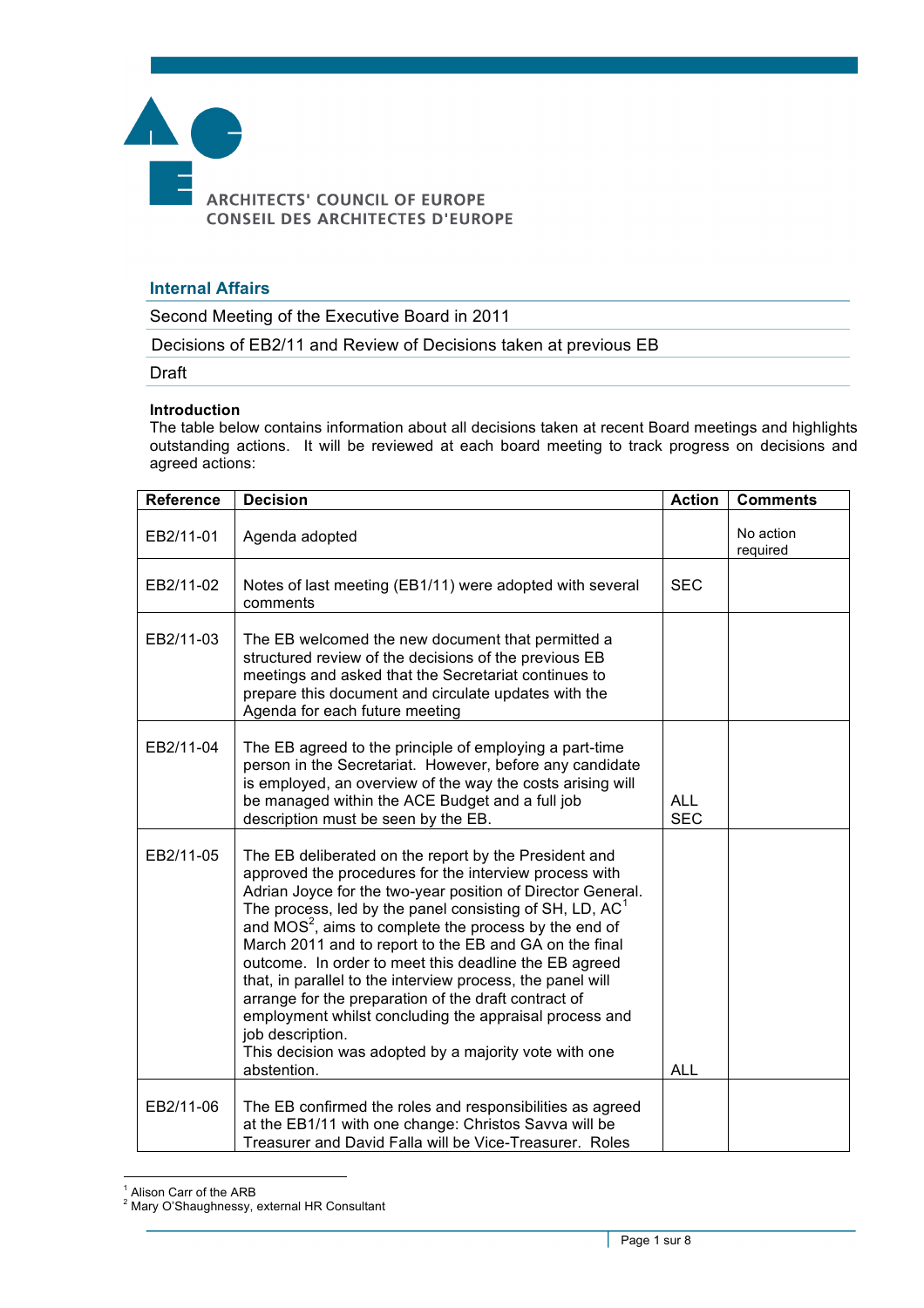|           | within TA2 were also clarified and it was agreed that PK will<br>be the Coordinator responsible for overall coordination of<br>TA2 plus TiS <sup>3</sup> , H&S <sup>4</sup> and SoS <sup>5</sup> . PHS will take care of SIM <sup>6</sup><br>issues. GP will be responsible for Public Procurement and<br>Architectural design Contests. WH will continue to Chair<br>the work on RQI <sup>7</sup>                                                                                                                                                                                                                                                                                                                                                                                                                                                                                                                                                | <b>ALL</b>                    |  |
|-----------|---------------------------------------------------------------------------------------------------------------------------------------------------------------------------------------------------------------------------------------------------------------------------------------------------------------------------------------------------------------------------------------------------------------------------------------------------------------------------------------------------------------------------------------------------------------------------------------------------------------------------------------------------------------------------------------------------------------------------------------------------------------------------------------------------------------------------------------------------------------------------------------------------------------------------------------------------|-------------------------------|--|
| EB2/11-07 | The EB noted the new rules for the reimbursement of<br>expenses for members of the EB. Each member noted that<br>the amount in the budget for travel is capped, that the ACE<br>Office pays directly for hotel accommodation and that a<br>€200 cap will apply for vouched expenses for each meeting<br>attended. There will not be an allowance allocated in<br>addition to these three elements. The SEC was requested<br>to prepare a revised note recalling the rules in a succinct<br>and clear way and to append a revised claim form with a<br>worked example of how to fill it out.<br>The EB noted that this decision is likely to lead to an<br>overspend on the amount budgeted for 2011 and it also<br>noted that it had been discussed at the meeting of the<br>Finance Committee who expressed the view that any<br>overspend must be found from some other budgeted<br>amount so that the overall budget for 2011 is not exceeded. | <b>ALL</b><br><b>SEC</b>      |  |
| EB2/11-08 | The EB requested the SEC to prepare, in good time for<br>EB4/11, a detailed Briefing Note on the By-laws and<br>Statutes of the ACE that identifies issues that should be<br>addressed with a view to working on proposals for their<br>revision.                                                                                                                                                                                                                                                                                                                                                                                                                                                                                                                                                                                                                                                                                                 | <b>SEC</b>                    |  |
| EB2/11-09 | The EB noted the plans for the holding of a strategic<br>workshop of the EB as part of the EB4/11 meeting in May<br>2011. DF volunteered to assist SH in the preparation of the<br>event and the EB noted that there will be costs of<br>approximately €2,200 associated with the participation of a<br>facilitator at the event. This sum will be allocated against<br>the item Strategic Development of the ACE in the 2011<br>budget.                                                                                                                                                                                                                                                                                                                                                                                                                                                                                                          | <b>SH</b><br>DF<br><b>SEC</b> |  |
| EB2/11-10 | The EB requested that the SEC prepares a letter to all<br>Chairs of WG in all Thematic Areas that includes the latest<br>version of the Terms of Reference and requests each Chair<br>to update them to reflect current work. The deadline for<br>this exercise should ensure that the revised Terms of<br>Reference are available for meeting EB4/11.                                                                                                                                                                                                                                                                                                                                                                                                                                                                                                                                                                                            | <b>SEC</b>                    |  |
| EB2/11-11 | The EB agreed that the Terms of Reference for each and<br>every WG of the ACE should remain on the "public" side of<br>the ACE Website.                                                                                                                                                                                                                                                                                                                                                                                                                                                                                                                                                                                                                                                                                                                                                                                                           | <b>SEC</b>                    |  |
| EB2/11-12 | The SEC was asked to action decision GC1/11-09 by<br>preparing a table of the decisions of AG2/10 with an extra<br>column that will be sent to all MOs asking them to record                                                                                                                                                                                                                                                                                                                                                                                                                                                                                                                                                                                                                                                                                                                                                                      |                               |  |

 $\overline{a}$ <sup>3</sup> Trade in Services

<sup>&</sup>lt;sup>4</sup> Health and Safety

 $^5$  Scope of Services<br> $^6$  Services in the Internal Market

 $7$  Regulatory and Quality Issues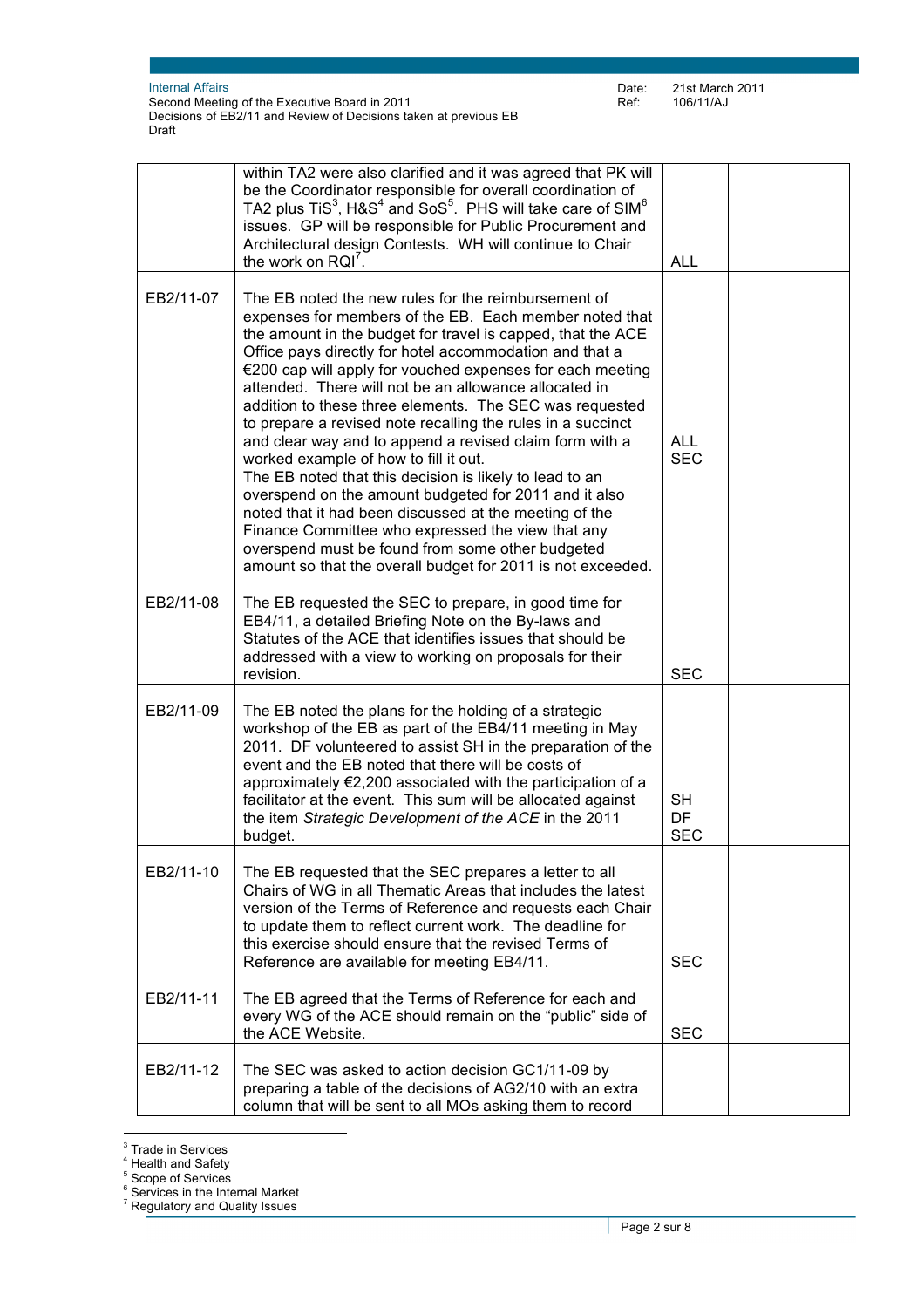|           | what actions they have each taken on foot of the decisions<br>taken at AG2/10.                                                                                                                                                                                                                                                                                                                                                                |                         |  |
|-----------|-----------------------------------------------------------------------------------------------------------------------------------------------------------------------------------------------------------------------------------------------------------------------------------------------------------------------------------------------------------------------------------------------------------------------------------------------|-------------------------|--|
| EB2/11-13 | In relation to the gathering of case studies that illustrate the<br>problems faced by the profession in applying for public<br>works under the transposed provisions of the Public<br>Procurement Directive, the EB requested that the SEC ask<br>the country that made the suggestion to prepare a template<br>and to provide a worked example before the request is sent<br>to all MOs.                                                     | <b>SEC</b>              |  |
| EB2/11-14 | The EB agreed that a trial-run of fusing the TA Workshops<br>over one and half days with the General Coordination<br>should be tried out in September 2011.                                                                                                                                                                                                                                                                                   | <b>SEC</b>              |  |
| EB2/11-15 | The EB decided that the work in WG Health & Safety could<br>suspended for the time being as there are no pressing<br>issues that it is currently working on. A letter to the Chair<br>and to EFCA on this decision must be prepared and sent<br>as soon as practicable.                                                                                                                                                                       | PK.<br><b>SEC</b>       |  |
| EB2/11-16 | The SEC was requested to check the document containing<br>the Matrix of priorities and to ensure that all WG are<br>included even if there is no direct connection to an<br>identified priority.                                                                                                                                                                                                                                              | <b>SEC</b>              |  |
| EB2/11-17 | The EB noted the decision of the meeting of the Finance<br>Committee relating to maintaining the Solidarity Fund and it<br>request the SEC to formally approach those MOs that have<br>signalled their interest in applying for support for 2011 so<br>as to collect the necessary information/documents from<br>them to enable a decision for 2011 to be taken.                                                                              | <b>CS</b><br><b>SEC</b> |  |
| EB2/11-18 | The EB specifically thanked the SEC for its good<br>management of the finances of the ACE in 2010, noting<br>that it means that the reserve of the ACE has been fully re-<br>constituted in just one year.                                                                                                                                                                                                                                    |                         |  |
| EB2/11-19 | The EB considered the proposal presented by the SEC for<br>a revised procedure for the management of day-to-day<br>payments and it agreed to the procedures as set out in the<br>Briefing Note under item 2.4.2 of the Agenda.                                                                                                                                                                                                                | <b>CS</b><br><b>SEC</b> |  |
| EB2/11-20 | The EB noted that the ACE has made a profit of just over<br>€13,000 on the sponsorship of the ACE events and it<br>approved the suggestion of the SEC that some of this be<br>used to re-print the catalogue of the Exhibition for<br>distribution through MOs that take the exhibition for display<br>in their countries. It also agreed that any catalogues<br>supplied in this way should be charged at €3 per copy.                       | <b>SEC</b>              |  |
| EB2/11-21 | The EB reviewed the draft Agenda for the GA1/11<br>scheduled for Dublin on the 1 <sup>st</sup> and 2 <sup>nd</sup> April in Dublin. It<br>agreed that the Special Session of the GA should take<br>place on Saturday Morning and be programmed for a<br>period of 2 hours. Subjects to be covered were agreed to<br>be Alternative Dispute Resolution (to be presented by T<br>Prinz), the RIAI initiative on heritage and sustainability (to |                         |  |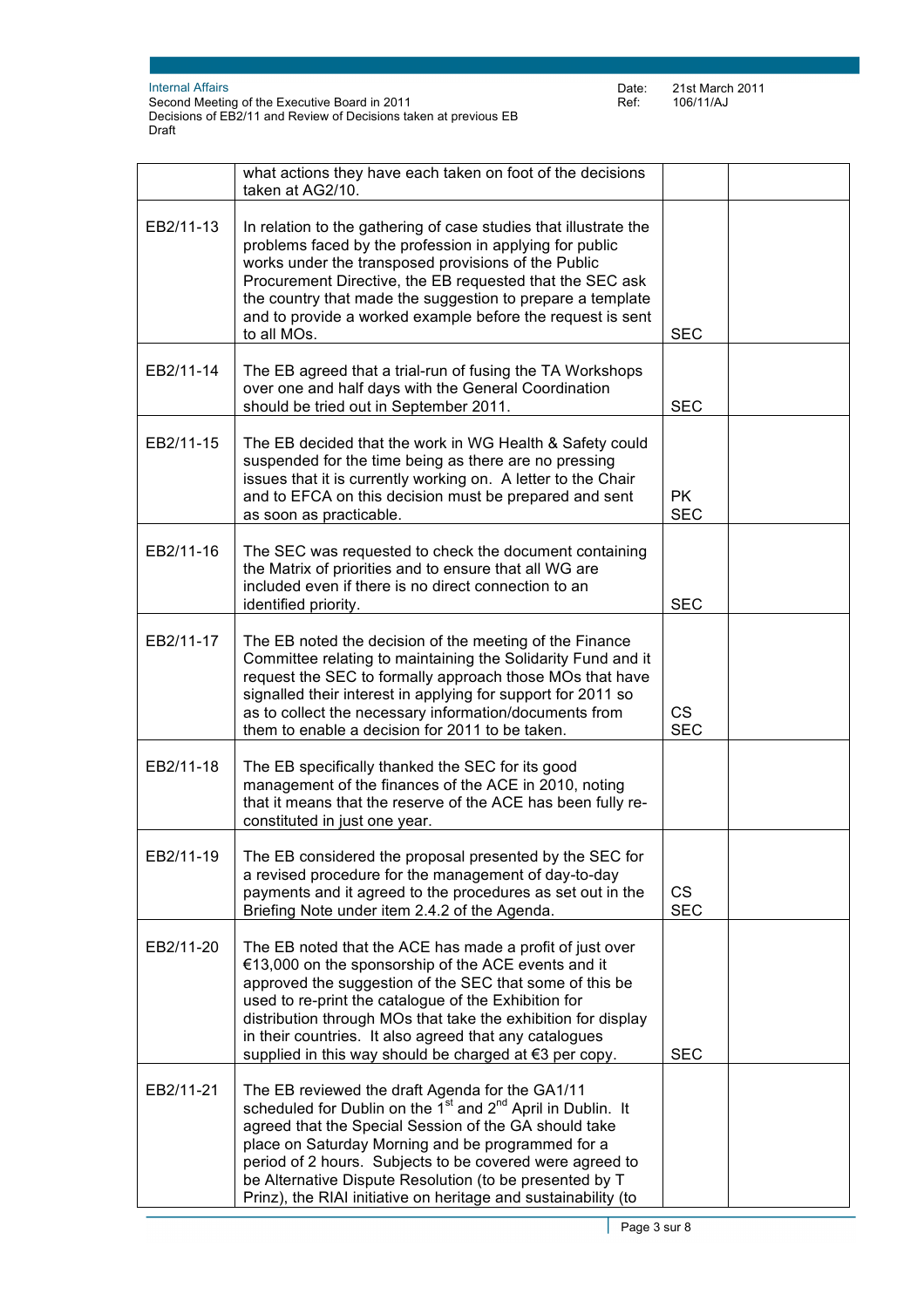|           | be Chaired by J Owen Lewis), a presentation of the<br>Reference Framework for Sustainable Cities (by A Borghi)<br>and a presentation by M Latini on progress made in the<br>reconstruction of l'Aquila after the devastating earthquake<br>in 2009.                                                                                                                                                                                                                                                                                                                                                                                                                                                                                 | <b>SEC</b>               |  |
|-----------|-------------------------------------------------------------------------------------------------------------------------------------------------------------------------------------------------------------------------------------------------------------------------------------------------------------------------------------------------------------------------------------------------------------------------------------------------------------------------------------------------------------------------------------------------------------------------------------------------------------------------------------------------------------------------------------------------------------------------------------|--------------------------|--|
| EB2/11-22 | The EB agreed that further efforts to define the manner by<br>which close collaboration between the ACE and the UIA at<br>working level can be structured should be undertaken.<br>Specifically, it welcomed the planned meeting between A<br>Joyce of the ACE and N Jalensky of the UIA on the 14 <sup>th</sup><br>March and requested that the SEC prepare a note on which<br>a formal decision can be reached at the planned joint<br>meeting in Dublin on March 31 <sup>st</sup> 2011 between the EB and<br>Region I of the UIA.                                                                                                                                                                                                | <b>SEC</b>               |  |
| EB2/11-23 | In his absence, the EB requested that M Latini prepares a<br>detailed Briefing Note in time for EB3/11 on his proposal<br>that the ACE should consider beginning a collaboration with<br>the JRC <sup>8</sup> of the European Commission. It stated that a<br>wider consultation on the idea should take place within the<br>ACE before any formal contact is established with the JRC                                                                                                                                                                                                                                                                                                                                              | ML<br><b>SEC</b>         |  |
| EB2/11-24 | In relation to ACE involvement with the EFAP <sup>9</sup> , the EB<br>noted that a meeting is between SH and R Doctor<br>(President of the EFAP) is currently being planned. It<br>agreed that this meeting should take place before any<br>decision on the proposed letter from the ACE is finalised.<br>Additionally it decided to discuss, at EB3/11, who should be<br>nominated by the ACE for election to the Board of<br>Administrators of the EFAP AISBL.                                                                                                                                                                                                                                                                    | <b>ALL</b><br><b>SEC</b> |  |
| EB2/11-25 | The EB considered the question of the JWP <sup>10</sup> and re-<br>affirmed the meaning of its decision taken at EB1/11. The<br>intention is to both open the membership of the JWP to<br>those motivated to contribute, especially long-standing<br>members and to persons in posts of responsibility for the<br>relevant subjects within the ACE, especially in the EB. It<br>agreed that a meeting should be organised on the occasion<br>of the upcoming meeting of the JWP on the 7 <sup>th</sup> April to<br>finally clarify the issue. It also decided that the ACE would<br>no longer fund participation in the JWP for any ACE<br>participant, thus ensuring that all those who attend are<br>attending on the same terms. | <b>SEC</b>               |  |
| EB2/11-26 | In relation to the effectiveness of the work of the JWP, the<br>SEC was requested to critically appraise the quality and<br>usefulness of the upcoming Paris Workshop (25 <sup>th</sup> March)<br>and to prepare a Briefing Note for the GA that outlines this<br>decision and the themes on which joint work should<br>proceed.                                                                                                                                                                                                                                                                                                                                                                                                    | <b>SEC</b>               |  |
| EB2/11-27 | The EB noted the progress made on preparing the ACE<br>response to the Public Consultation on the PQD and                                                                                                                                                                                                                                                                                                                                                                                                                                                                                                                                                                                                                           |                          |  |

 $\overline{a}$ <sup>8</sup> Joint Research Centre, located in Ispra, Italy

<sup>&</sup>lt;sup>9</sup> European Forum for Architectural Policies

 $10$  Joint Working Party between the ACE and the EAAE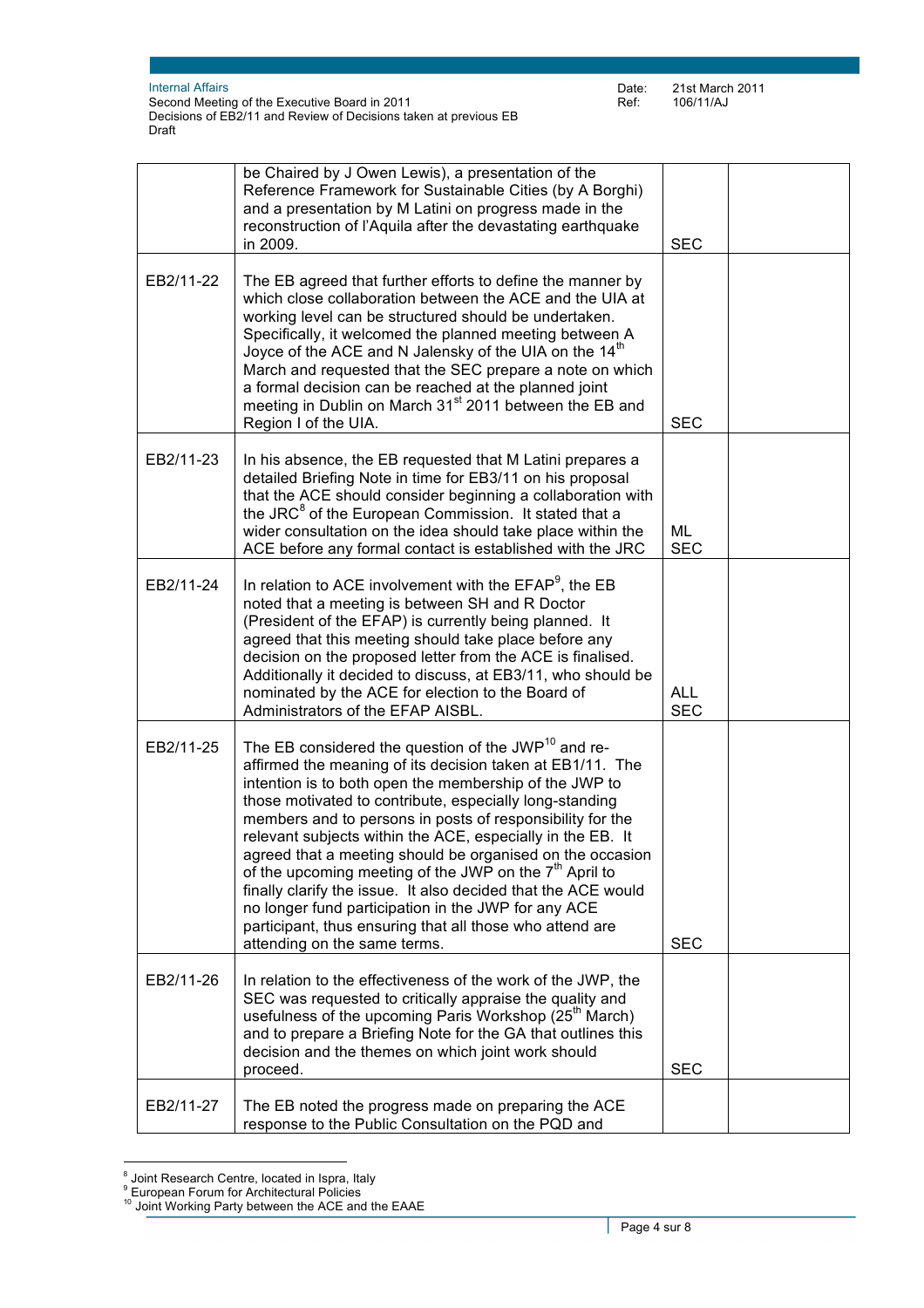Internal Affairs

Second Meeting of the Executive Board in 2011 Decisions of EB2/11 and Review of Decisions taken at previous EB Draft

|           | congratulated and thanked T O'Muirè and W Haack for<br>their intensive work on the issue.                                                                                                                                                                                                                                                                                                                                                                                                                                       |                          |  |
|-----------|---------------------------------------------------------------------------------------------------------------------------------------------------------------------------------------------------------------------------------------------------------------------------------------------------------------------------------------------------------------------------------------------------------------------------------------------------------------------------------------------------------------------------------|--------------------------|--|
| EB2/11-28 | The EB considered the question of interoperability and the<br>AIA Position Paper on the subject. It decided that this is<br>not a priority issue for the ACE and that work on the matter<br>should not be initiated.                                                                                                                                                                                                                                                                                                            | <b>SEC</b>               |  |
| EB2/11-29 | The EB considered the recent correspondence from the<br>CSCAE in which it had recalled the outcomes of the<br>meeting it had in December 2010 with a delegation from<br>the ACE EB and SEC. There was agreement that the<br>points raised reflect the discussion and it was decided that<br>a letter should be prepared that invites specific participation<br>of the CSCAE in the key issues raised and that suggests<br>how the matters raised can be addressed within the WG of<br>the ACE.                                  | <b>SH</b><br><b>SEC</b>  |  |
| EB2/11-30 | The EB considered the letter from the AAL and noted the<br>difficulties being faced. It agreed that a letter should be<br>sent in reply that offers assistance to the AAL in its work to<br>find funding for its activities. Specifically the ACE should<br>offer to provide substantial arguments as to why the<br>activities of the AAL (and of the profession in Lithuanian)<br>should be supported.                                                                                                                         | <b>SH</b><br><b>SEC</b>  |  |
| EB2/11-31 | The EB examined the application from the STD of Sweden<br>and the reply of its existing MO, the SA, to its request for<br>comments on the application for membership. It could see<br>that there is clearly a communication problem at national<br>level that must be addressed before the application can be<br>considered. It decided that a letter outlining this decision<br>should be prepared and sent to the STD with the SA in<br>copy as soon as practicable.                                                          | <b>SH</b><br><b>SEC</b>  |  |
| EB2/11-32 | The EB requested that the SEC seek to prepare a precise<br>questionnaire for distribution at the GA1/11 in Dublin that<br>will gather the opinion of the MOs on which aspects of the<br>ACE website should be addressed and improved in the<br>coming year. It agreed that the issue is technical and<br>should not lead respondents to believe that a re-design is<br>being considered – it is not. Following the results a small<br>Group will be set up to consider how best to proceed with<br>improvements to the website. | VL<br><b>SEC</b>         |  |
| EB2/11-33 | The EB welcomed the suggestion by D Falla to host<br>EB4/11 in Guernsey and each member undertook to<br>urgently investigate travel schedules and costs so that a<br>quick decision on the viability of accepting the proposal can<br>be taken with 10 days of this meeting. If the relevant<br>information is not delivered to the SEC in time, the venue<br>will remain as planned - Brussels.                                                                                                                                | <b>ALL</b><br><b>SEC</b> |  |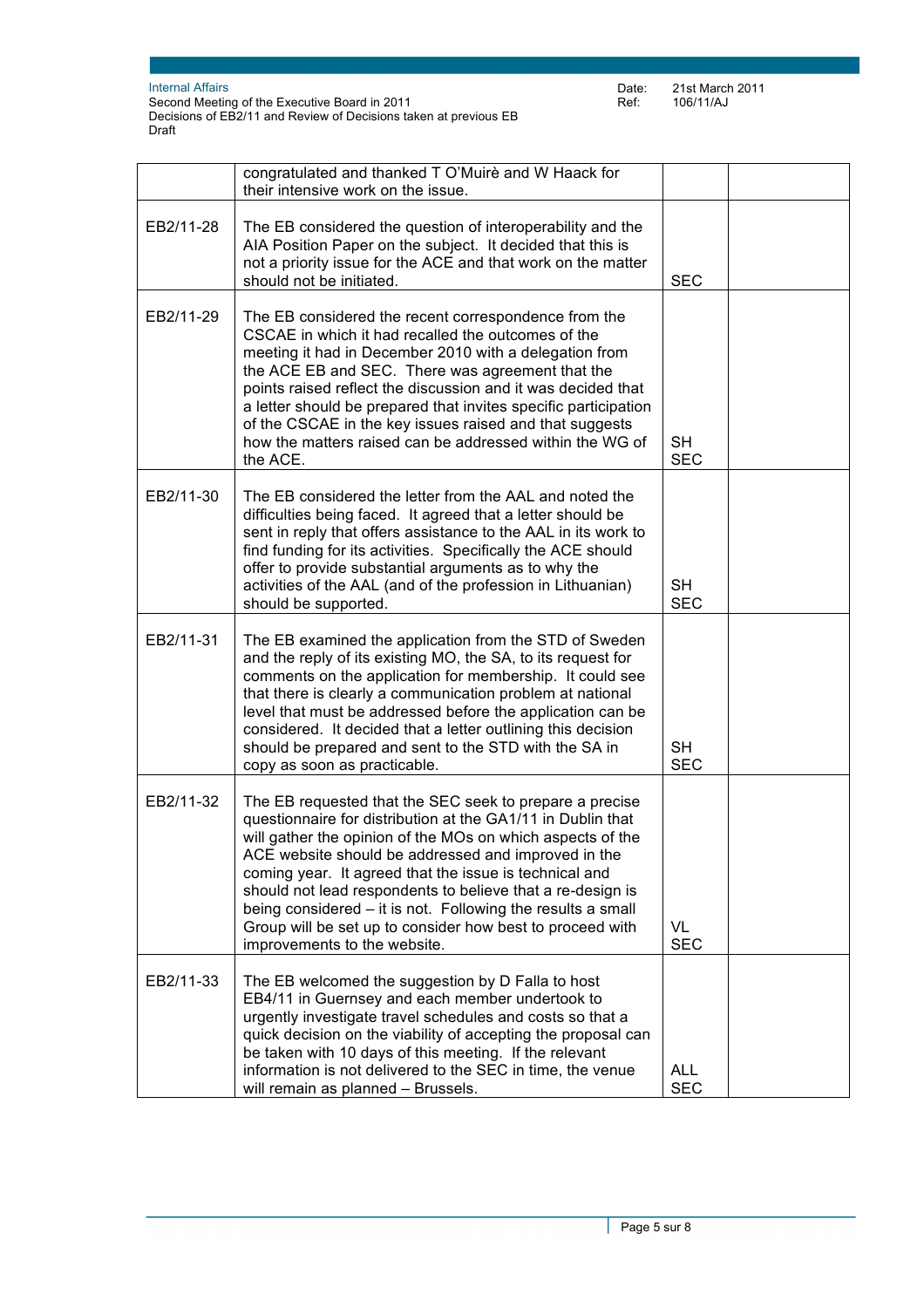| EB1/11-02 | The EB agreed that at its next meeting (EB2/11) it will<br>consider a number of issues in the By-laws with a view to<br>proposing revisions to them in the near future. The<br>opportunity will be used to comprehensively review the By-<br>laws in the light of the review of the ACE and changes in<br>the Secretariat that have taken place in 2010.                                                                                                                                                                                                                                                                                                                                                                                                                                                                                                                                         | All<br><b>SEC</b> | <b>Briefing Note to</b><br>be prepared in<br>time for detailed<br>consideration of<br>this issue at<br>EB4/11                                                                                                                                                        |
|-----------|--------------------------------------------------------------------------------------------------------------------------------------------------------------------------------------------------------------------------------------------------------------------------------------------------------------------------------------------------------------------------------------------------------------------------------------------------------------------------------------------------------------------------------------------------------------------------------------------------------------------------------------------------------------------------------------------------------------------------------------------------------------------------------------------------------------------------------------------------------------------------------------------------|-------------------|----------------------------------------------------------------------------------------------------------------------------------------------------------------------------------------------------------------------------------------------------------------------|
| EB1/11-05 | After careful deliberation and discussion, the roles and<br>responsibilities of the Executive Board members were<br>agreed as follows:<br>President:<br>Selma Harrington<br>Vice-President:<br>Lionel Dunet<br>Treasurer (subject to confirmation): David Falla<br>Vice-Treasurer:<br>Christos Savva<br>TA1 Coordinator:<br><b>Wolfgang Haack</b><br>TA1 Vice-Coordinator:<br>Constantinos Belimpassakis<br>Pawel Kobylanski<br>TA2 Coordinator:<br>Pierre-Henri Schmutz<br>TA2 Vice-Coordinator:<br>TA2 Coordinator, Responsible for Procurement:<br>Georg Pendl<br>TA3 Coordinator:<br><b>Lionel Dunet</b><br>TA3 Vice-Coordinator:<br>Mauro Latini<br>Coordinator Responsible for Communications:<br><b>Vladimir Petrovic</b><br>(Post-meeting note: D Falla, after careful consideration, did not take up<br>the post of Treasurer and discussions on identifying the Treasurer<br>continue) |                   | The final<br>confirmation of<br>roles was<br>agreed at<br>EB2/11. The<br>only changes to<br>the list shown<br>opposite are that<br>C Savva is<br>Treasurer, D<br>Falla is Vice-<br>Treasurer and G<br>Pendl will be<br>noted as<br>"Responsible for<br>Procurement". |
| EB1/11-06 | The EB agreed with the proposal of the President that a<br>team-building session of the EB should take place during<br>the first day of its next meeting (11 <sup>th</sup> March). For this work<br>an external consultant will be contracted and the principal<br>objective will be better understand EU Policy and Lobbying<br>issues so as to ensure better representation of the ACE by<br>EB members when they are assigned to external duties.                                                                                                                                                                                                                                                                                                                                                                                                                                             | SH<br><b>SEC</b>  | In the meantime,<br>this has been<br>postponed and<br>will now take<br>place during<br>EB4/11 in May                                                                                                                                                                 |
| EB1/11-09 | The EB instructed the Secretariat to prepare a call to<br>Member Organisations aimed at identifying a network of<br>experts in the various priority topics on which the ACE<br>works, in order to create an up-to-date database from<br>which the ACE can draw when external representations are<br>needed and no EB member is available.                                                                                                                                                                                                                                                                                                                                                                                                                                                                                                                                                        | <b>SEC</b>        | The Stagiaire in<br>the SEC has<br>prepared a letter<br>on this and the<br>GA in Dublin will<br>be used a s a<br>spur to get MOs<br>to make<br>nominations                                                                                                           |
| EB1/11-15 | The EB warmly welcomed the significant effort made by the<br>UIA Region I to re-schedule its meeting to coincide with the<br>ACE General Assembly in Dublin. It agreed that<br>arrangements should be made to ensure a joint meeting is<br>possible in the evening over dinner on the basis of sharing<br>costs between the two organisations.                                                                                                                                                                                                                                                                                                                                                                                                                                                                                                                                                   | <b>SEC</b>        | EB2/11 decided<br>that a joint<br>meeting should<br>take followed by<br>dinner. Work to<br>arrange this is<br>underway.                                                                                                                                              |
| EB1/11-17 | The EB requested that the Secretariat makes the slideshow<br>of the exhibition to all Member Organisations via an<br>appropriate electronic means taking account of its size.                                                                                                                                                                                                                                                                                                                                                                                                                                                                                                                                                                                                                                                                                                                    | <b>SEC</b>        | Slideshow exists<br>- work on how<br>to make it<br>available under                                                                                                                                                                                                   |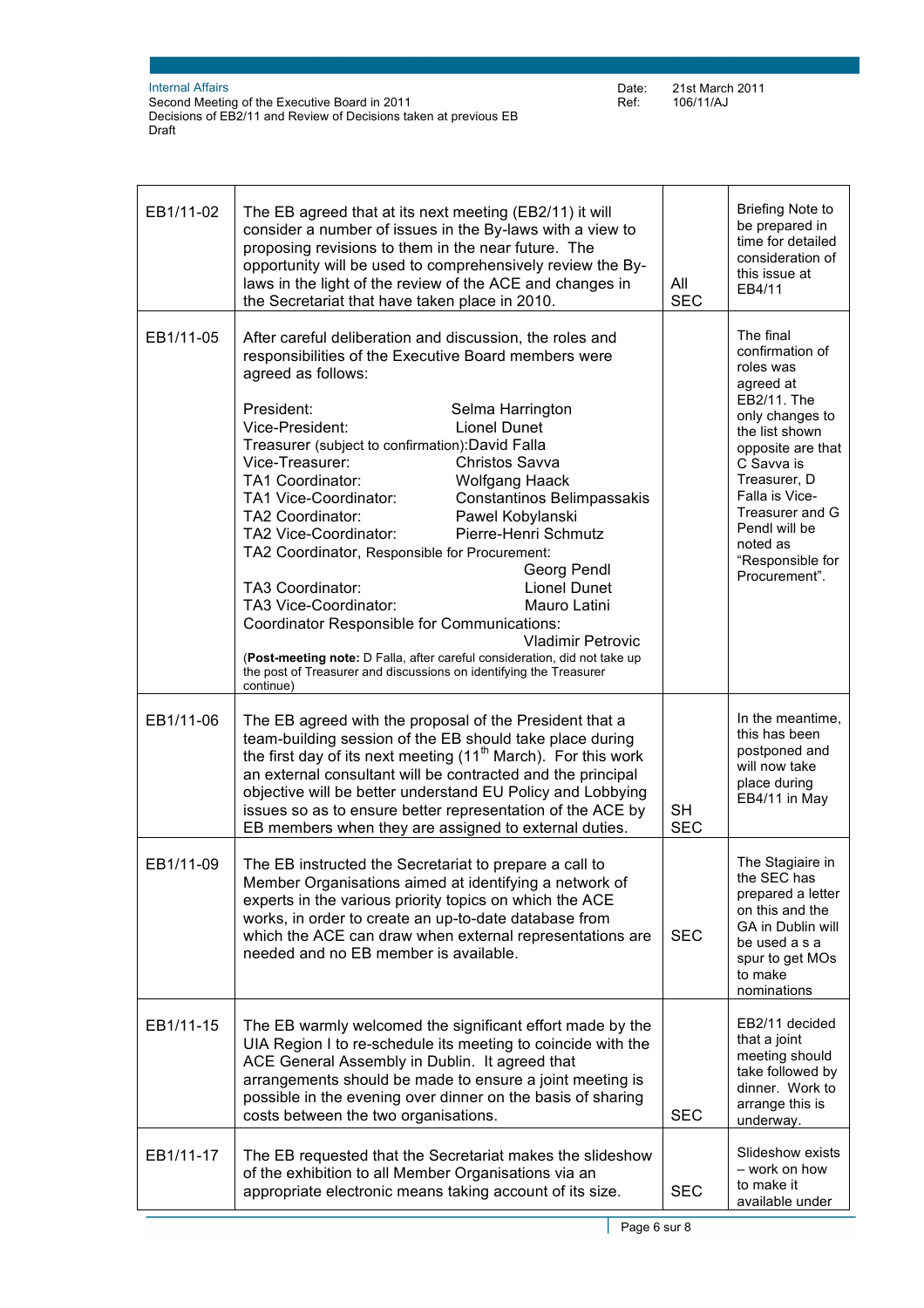|           |                                                                                                                                                                                                                                                                                                                                                                                                                                                                                                  |                         | consideration                                                                                                                                                                                              |
|-----------|--------------------------------------------------------------------------------------------------------------------------------------------------------------------------------------------------------------------------------------------------------------------------------------------------------------------------------------------------------------------------------------------------------------------------------------------------------------------------------------------------|-------------------------|------------------------------------------------------------------------------------------------------------------------------------------------------------------------------------------------------------|
| EB1/11-18 | The EB reaffirmed its interest in the BPIE proposal on<br>energy efficiency and architectural heritage and instructed<br>A Joyce to pursue contacts so as to be able to make a full<br>report on the proposal at EB2/11                                                                                                                                                                                                                                                                          | <b>SEC</b>              | Verbal report<br>was made at<br>EB2/11 and the<br>EB re-affirmed<br>this decision.<br>SEC to pursue<br>contacts and<br>keep use of<br><b>ACE resources</b><br>to an absolute<br>minimum.                   |
| EB1/11-19 | The EB noted the proposed follow-up to the $E^2$ APT<br>prepared by Ecofys. It agreed that the ACE could be<br>associated with it but on condition that it does not draw on<br>financial or human resources in the Secretariat. It agreed<br>that if the $E^2$ APT proceed with the study, A Joyce could, if<br>invited, agree to be a member of the Steering Group of the<br>$E2$ APT that will guide the consultants and will report to the<br>EB accordingly.                                 | LD<br><b>SEC</b>        | Funding for this<br>study has not<br>yet been<br>sourced but<br>efforts<br>continue                                                                                                                        |
| EB1/11-23 | The EB noted the progress report on the ENHSA III Project<br>and requested that the income and expenditure on the<br>project be included in the Budget of the ACE for 2011.                                                                                                                                                                                                                                                                                                                      | <b>SEC</b>              | Noted by the<br>SEC and will be<br>included in<br>statement of<br>accounts at end<br>of first quarter of<br>2011                                                                                           |
| EB1/11-28 | In relation to the topic of Public Procurement, the EB<br>agreed that the ACE should, as suggested by G Pendl,<br>follow up on the ACE 20 <sup>th</sup> Anniversary Conference by<br>arranging to meet with the European Commission in the<br>coming 6 weeks or so in order to further discuss the ACE<br>objectives in the review of the Directive on Public<br>Procurement. The ACE delegation should include T<br>Maibaum, Chair of the ACE WG on Public Procurement, G<br>Pendl and A Joyce. | <b>GP</b><br><b>SEC</b> | The GC meeting<br>decided that it<br>would be best to<br>wait until after<br>the ACE makes<br>its submission<br>on the public<br>consultation<br>before<br>organising this<br>meeting.                     |
| EB1/11-31 | The EB agreed that the ACE should seek to find a<br>streamlined manner to review the way in which the content<br>of the ACE website is located and on how to make it more<br>visitor friendly. It should, ideally, be possible for the SEC to<br>undertake this task during 2011 using the new content<br>management system that it now has for managing the<br>website.                                                                                                                         | <b>VP</b><br><b>SEC</b> | A meeting has<br>yet to be<br>arranged, but<br>initial<br>consideration is<br>underway with a<br>proposal that a<br>questionnaire for<br>MO <sub>s</sub> be<br>prepared in time<br>for the GA in<br>Dublin |
| EB1/11-36 | The EB noted with alarm the recently issued letter of the<br>European Forum for Architectural Policies (EFAP) that calls<br>for a broadening of the membership of the EFAP, opening<br>membership to all individuals and organisations. This goes<br>against the reported position of the EFAP Board and<br>General Assembly. It decided that the ACE should write to<br>the EFAP expressing its concerns and recalling its earlier                                                              |                         | Draft letter has<br>been prepared<br>and will be<br>discussed at<br>EB2/11                                                                                                                                 |